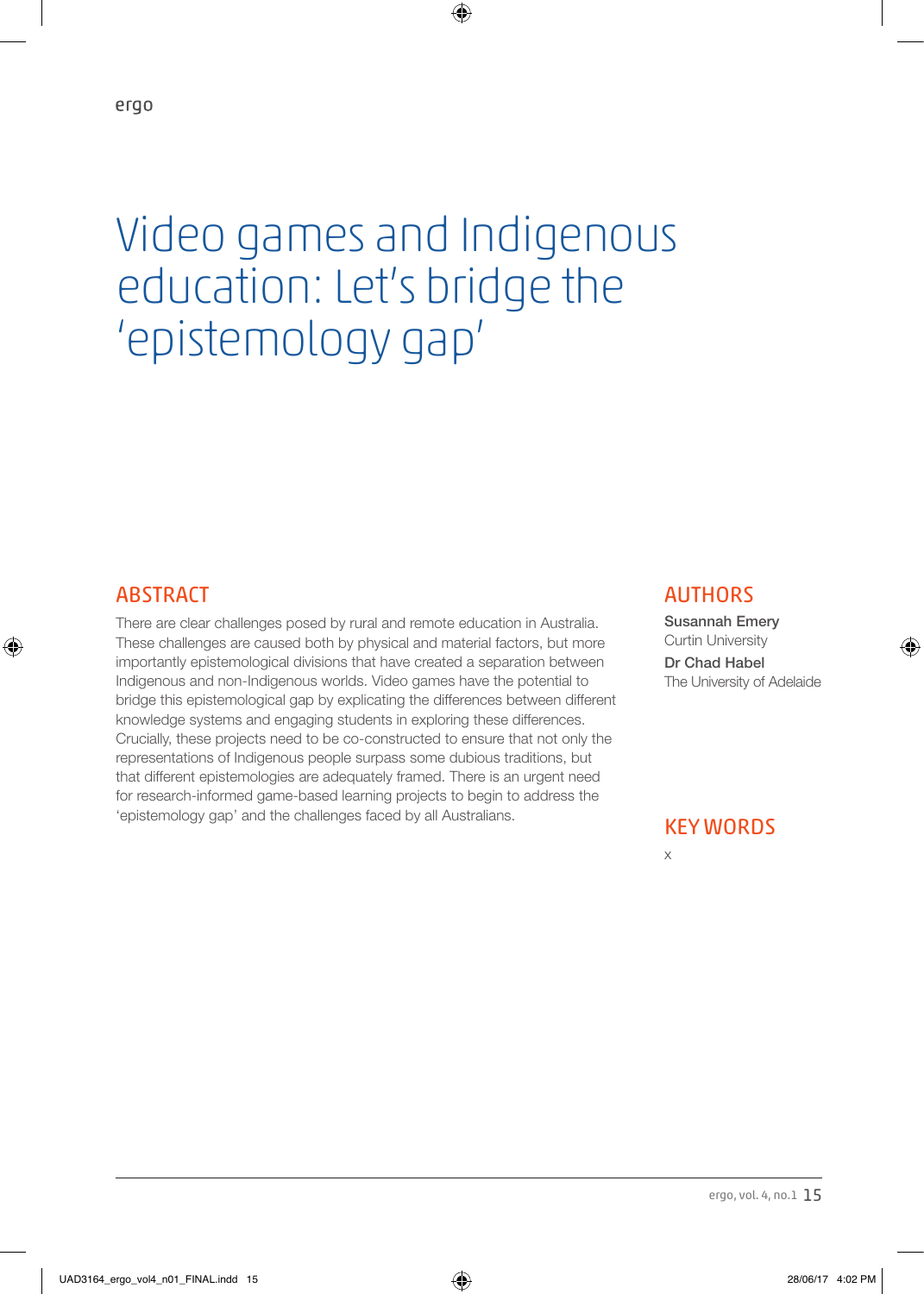## Introduction

When Marc Prensky coined the term 'digital natives', he probably had little idea of the role of technology in facilitating epistemological dialogues between Indigenous and non-Indigenous Australians.

⊕

To begin with, 'native' is perhaps a term which raises eyebrows not only among post-colonial scholars. But more importantly, the vast majority of Australians are literally (not just digitally) immigrants in a country whose European occupation is merely a speck in a much longer cultural tradition. Prensky's overgeneralisations thus completely fail to account for the potential of game-based learning to encourage dialogue between Indigenous knowledge systems and more positivist, Western approaches to knowledge and learning. One antidote to these kinds of generalisations is a thorough, consultative co-created game development process where Indigenous communities are properly involved in the development of games to be used for learning.

Video game culture in Australia is entering a new phase of maturity. According to the Digital Australia 2016 report, 98% of homes with children have video games, while 65% of game households have three or more devices used for gaming (IGEA 2015). However, games are not just for kids, nor are they only entertainment: 24% of adults have used games for workplace learning or training; 35% of children have used games as a part of their school curriculum; and 89% of respondents believe that video games can improve thinking among players (IGEA 2015). Clearly, video games are nearly ubiquitous in contemporary Australian culture, and their potential for application (once termed 'serious games') is becoming manifest. However, there is a stark paucity of game-based learning activities designed to address the challenges faced by Indigenous communities and learners. These challenges, while often material, are also epistemological, meaning that there is not only a gap in learning achievement and outcomes: there is a gap in understandings and knowledges about the physical and social world. There is substantial literature arguing that through 'situated cognition' and 'epistemic framing', video games can explicate and transform cultural models and even help players learn

to see and know the world in different ways (Shaffer 2006; Gee, 2007; Shaffer et al., 2009; Corredor, Gaydos & Squire 2014).

### INDIGENOUS EDUCATION AND REPRESENTATION IN GAMES: THE 'EPISTEMOLOGICAL GAP'

It is no secret that the history of settlement in Australia has created stark disparities in education and health outcomes between Indigenous and non-Indigenous Australians. Today, Indigenous Australians continue to experience substantial challenges compared to non-Indigenous Australians across many wellbeing indicators. In recent years, the National Indigenous Reform Agreement was implemented by the Australian Government to address defined Indigenous 'disadvantage', and included key targets such as reducing the gap in academic achievements for Indigenous students by half by 2018 (COAG, 2008). Many researchers, however, 'identify the "gap" as an epistemological divide and argue that, like any bridge, education measures aimed at "closing the gap" need to be constructed simultaneously from both sides' (O'Bryan & Rose 2015, p. 2). Unfortunately, while there are efforts in this direction, they are not matched by government policy and funding.

Aboriginal Australia has a history of dislocation which is familiar throughout the world, through white settlement and Stolen Generations, right up to the more recent paternalistic policies, especially in the Northern Territory (Altman 2009). However, this is not always the result of malicious or intentional harm; it is best described as the outcome of what we call 'the epistemology gap': a stark conflict between Indigenous and non-Indigenous ways of thinking and knowing. This contrast is highlighted by taking a critical approach to one of the longest-lasting legacies of the Industrial Revolution, 'the game of School':

⊕

<sup>16</sup> ergo, vol. 4, no.1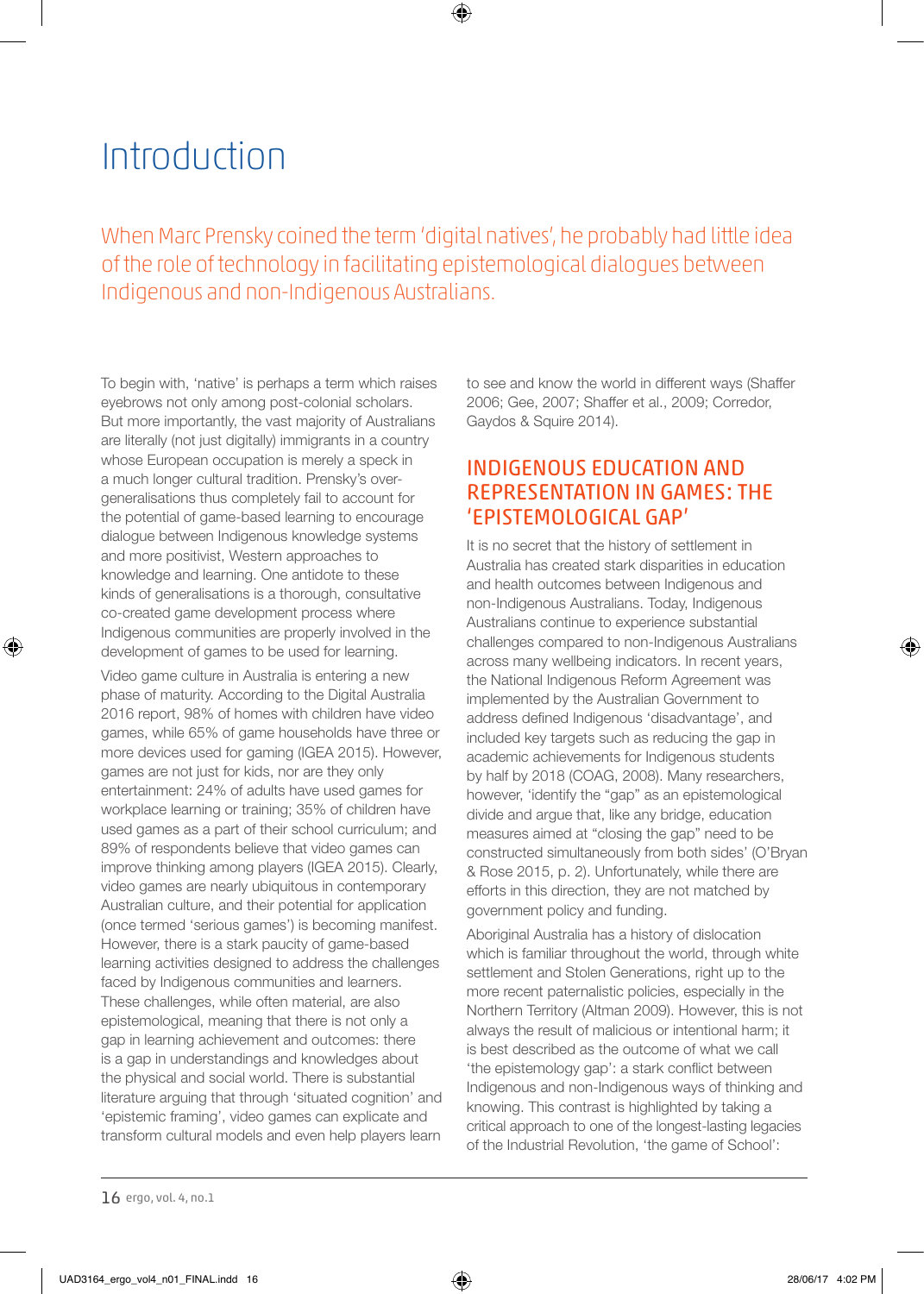School was deliberately, explicitly, openly designed to impose a new urban discipline as a means to avert social strife in rapidly expanding industrial cities…. It was a means to industrialize humanity. And that matters, because we tend to think of School as we know it as something necessary and inevitable. But it is not. It is just one particular game, invested in a particular time and place to achieve certain goals…. School is a game about thinking like a factory worker. It is a game with an epistemology of right and wrong answers in which Students are supposed to follow instructions, whether they make sense in the moment or not. Truth is whatever the teacher says is the right answer, and actions are justified based on appeal to authority (Shaffer 2006, p. 37; italics added).

Little wonder, then, that traditional Western education has had little success 'educating' Indigenous communities. Although we can't change the past, or heal these wounds, it is possible that truly collaborative, empowering game development projects might allow us to share and learn from each other, and bridge this 'epistemology gap'.

Intensive government approaches to addressing these challenges have seen the implementation of many top-down policies and programs in remote education, including the controversial Compulsory Teaching in English for the First Four Hours policy. This policy was implemented without community consultation and precluded bilingual education programs, which often had substantial community support and involvement (Dickson 2012). More broadly, communities in the 'tri-state' region are caught up in systemic discourses of achievement and accountability, with very little space allowed for Indigenous voices (Osborne 2013). To date, these policies have mostly been considered unsuccessful with the Closing the Gap report stating that Indigenous achievement has seen no overall improvement since the National Indigenous Reform Agreement was implemented in 2008 (Australian Government Department of the Prime Minister and Cabinet, 2015). This is the result of deeply paternalistic policy approaches based on evidencebased decision-making that are detached from local realities (Maddison 2012).

Remote and very remote Central Australia is a unique environment, containing many separate Indigenous communities with individual languages and cultural identities, who identify as Anangu. Anangu children in these communities speak English as an additional

language (EAL) with many of them verbally fluent in several Indigenous languages prior to starting school. The adults in the community are also EAL speakers with varying English literacy levels. Traditional Anangu child raising practices involve families passing knowledge on to the next generation through storytelling, art and painting, and performance art including singing and dancing. Storytelling in Anangu culture intertwines Anangu identity, language, land and culture together. When Hare discusses oral storytelling, story songs and dances that families share with Aboriginal children, she points out the importance of these traditional literacy teaching methods: 'it's different than sitting down and reading a book. But it's all got real meaning' (2001, p. 43).

Recent research into the types of education that Aboriginal people value in remote Australia has resulted in findings that remote communities want to be a part of their children's education, and that communities value confidence/courage, strength and consideration of the child's spirit emerge as critical underpinnings for Anangu children to succeed in all learning contexts (Osborne & Guenther, 2013). As Katrina Tjityai, an Aboriginal educator, explains:

 If a tree is not growing properly, we have to seek really hard to find the problem. When we look at the tree, we see only the top part but we need to look deeper at the roots. We must look deep inside to see what is not working. In Anangu education, sometimes we spend all of our time looking at the leaves and the branches, but we need to look well below the ground to understand what it is that is really happening for our children (Osborne et al., 2013, p. 10).

Anangu communities use storytelling as a teaching method. Stories are passed down through families using narrative to engage children and share and record culture and history (Hare 2012). If this is seen as a foundation of (rather than anathema to) effective learning, we might be getting somewhere.

Video games have long been considered an important site for both narrative and learning. Whilst Indigenous cultures have been featured in many video games, mainstream video games often offer heavily exoticised representations of Indigenous people reminiscent of colonial discourses such as Orientalism (Said, 1979). For example the Banjo Tooie (Rare, 2000) series depicts Native Americans such as 'Mumbo Jumbo' and 'Humba Wumba', who speaks broken English and remains inside her wigwam unless called upon by the main character to undertake shamanistic rituals to assist him to achieve

ergo, vol. 4, no.1 17

⊕

⊕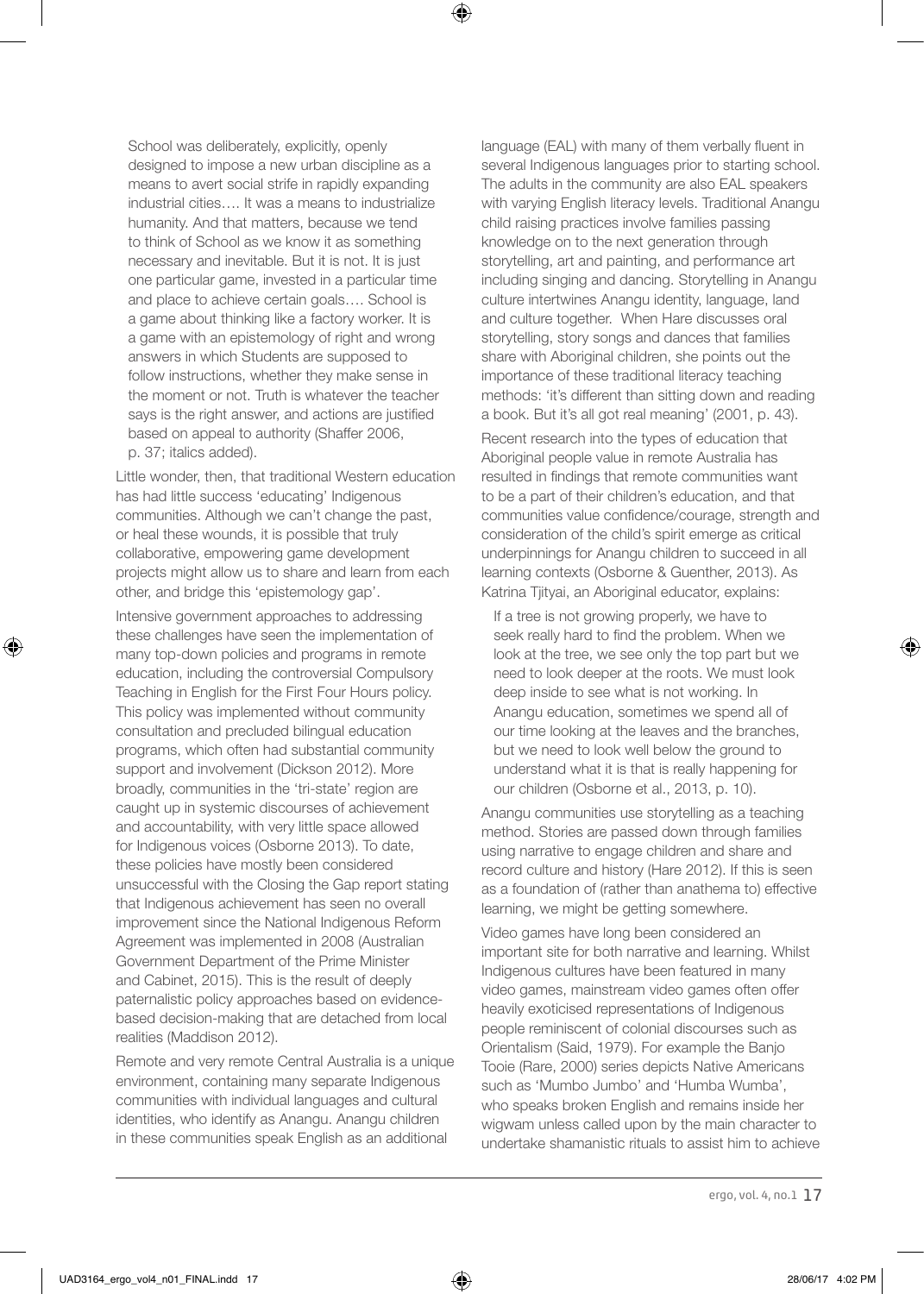goals. Shamanistic magic, or visual tokens such as war paint, headdresses, Spirit Bows and tomahawks, have been attached to generalised Native American characters, including T. Hawk in Street Fighter (Capcom, 1987) and Nightwolf in Mortal Kombat (Midway Games, 1992. This 'Othering' of cultures promotes the idea of the familiar group (Europe and the West) and the other: the strange, exotic and native. Despite some inevitable processes of hybridisation (Bhabha 2012), this dualistic representation of the non-Indigenous/Self and Indigenous/Other is predominant in mainstream video games (Williams et al. 2009).

When discussing the misappropriation of Mäori symbols and culture in video games, Mahuta argues for Indigenous peoples to become involved with the creation process of video games and notes that in doing so, they will take the next step beyond protest and become active participants in the games industry (Mahuta, 2012). Direct collaboration with Indigenous people allows Indigenous people to co-opt video games as a platform for passing along wisdom to the next generation, with control over how their culture and characters are represented, and how their stories are told (Oppenneer, 2014). This co-creation is absolutely essential to any research project to ensure ethical and methodological rigour is maintained in the pursuit of 'justice-oriented research praxis' (Osborne 2015, p. 5). Such a strategy is essential for challenging the discourse of deficit and disadvantage that pervades discussions of Indigenous education.

Prey (3D Realms, 2006) is an example of this more positive, consultative form of game development. The main character in the game is a Native American named Domasi Tawodi, or 'Tommy'. During development of the game, the developers took an interest in the myths and stories of Cherokee culture and decided that the main character should himself be a Native American. Tommy was voiced by Michael Greyeyes, who is Native American Plains Cree. During the process, Greyeyes was able to work with the developers to co-create the character and depictions of Cherokee culture. In an interview, Greyeyes stated that he was 'impressed with the way [3D Realms] conceived of and wrote Tommy... Hollywood typically relegates our different indigenous cultures either into a single pan-Indian construct of some kind... or, most commonly as a historical figure, typically from a Plains culture... The writers [at 3D Realms] were always open to my comments - which I freely offered - and took my notes seriously, in nearly all instances changing dialogue or thematic content'

(Sheyahshe, 2008). Here is an all-too-rare model for genuine collaborative development.

⊕

Throughout Prey, Tommy comes to terms with history and develops pride in his cultural heritage. He begins to accept and value his skills and his people's connection to the land, nature and spirituality and ends the game proud of his identity and Cherokee heritage (Fabius, 2008). There is clearly an urgent need for this kind of co-creation in video games which represent Indigenous peoples and cultures. This kind of potential is coming to fruition in games such as the 2014 puzzle-platformer Never Alone (Upper One, 2014), which describes itself as a 'world game'. The game was created in an ongoing, inclusive collaborative process between the Iñupiat people of Alaska and game developers (Oppenneer, 2014). Historically, the Iñupiat people of the Cook Inlet region experienced family separation and linguicide. They were raised to feel ashamed of their cultural identity which has produced serious social effects: 'Despair, drugs and alcohol. These types of challenges are what many indigenous cultures face when they face rapid transitions' (Donlan, 2014).

As an empowerment strategy, the Cook Inlet Tribal Council decided to show Iñupiat children their culture was something to be proud of in such a way that 'the whole world thinks is cool' (Donlan C, 2014). They decided to do this through the creation of a video game and approached game developers for assistance. Both the Tribal Council and the developers agreed that from the start of the project, it was very important to work closely with the Iñupiat community, in order to 'create a game that reflected their culture in a way that was meaningful and accurate', referring to this process as 'Inclusive Development' (Oppenneer, 2014). Traditional Iñupiat stories were used in the game's narrative, and as the project developed, there were regular meetings and discussions between the developers, Iñupiat community members, cultural advisors and the Cook Inlet Tribal Council regarding all aspects of the game's design and content. 'The last thing we wanted was this game to be kind of a cultural appropriation. We didn't want this to be an outsider's view of what the Inupiaq culture was. We wanted it to come from the people themselves' (Bryant, 2014). As in Prey, game mechanics are used to represent deep Iñupiat cultural values around connection to the land, animals and mythology, and especially the notion of interdependency and the simultaneous threat and sustaining life-force of the landscape (Donlan, 2014). In the Aboriginal community of Roebourne, Western

⊕

⊕

<sup>18</sup> ergo, vol. 4, no.1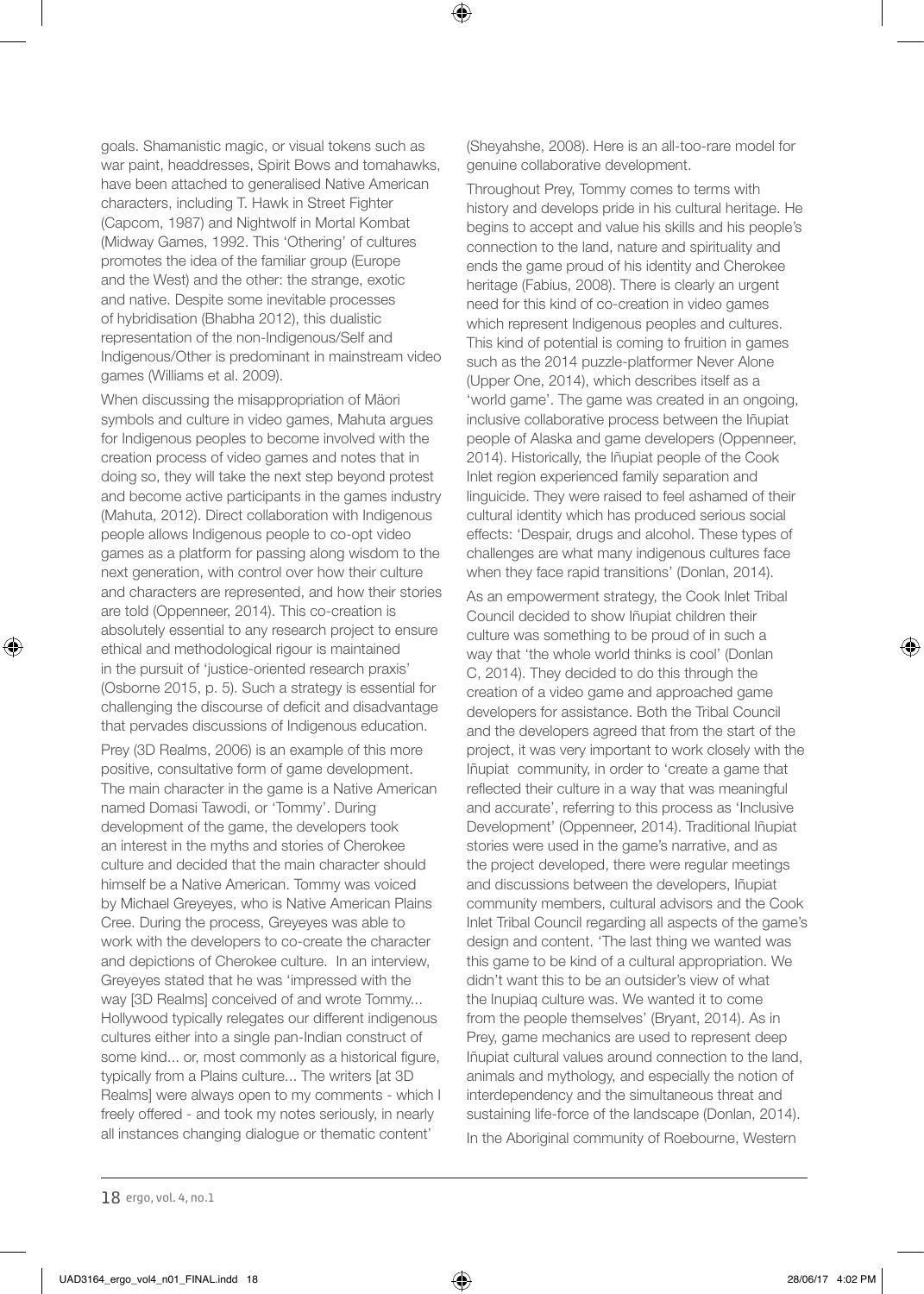Australia, TheYijalaYala Project by Big hArt, an Australian company focusing on promoting social justice through arts, discovered that Aboriginal youth had a strong interest in video games. Designer Stu Campbell leveraged this interest to support the community's children to develop a video game, interactive story and other media. In order to initiate this process, Big hArt set up a presence in the community and involved themselves with community members such as linking in with the Information Technology teacher at the school before starting the project. In fact, the children of the community themselves made a large part of the Love Punks video game (Big hArt, 2012), cutting over 2000 frames themselves. The aim of the media was to break down the barriers between Indigenous communities and the rest of the world. The content of the media was based on traditional Aboriginal stories and required constant feedback and collaboration from community members and elders (Matheson, 2015).

Clearly, commercial video game development has all the potential of any creative endeavour, from visual art to literature to film. On the one hand, cultural products have the potential to do enormous harm, by stereotyping Indigenous people and other minorities, and reinforcing the neo-colonial dualisms that are continually reproduced through dominant cultural fabrics. On the other hand, video games have the potential to enable us to share and learn from each other, and utilise these knowledges to benefit both individuals and communities, not only through more inclusive, collaboration processes of co-development, but also by embedding game mechanics that validate and disseminate important cultural values and social realities. However, this is only a fraction of the potential of video games.

### SITUATED COGNITION AND EPISTEMIC FRAMING

To properly appreciate the scale of the potential for video games to affect culture and society, we must first put them in the appropriate context. Aside from their near-ubiquity in the homes and lives of families and individuals, video games have shifted from being a relatively niche entertainment interest to making major contributions to health, learning, and work (IGEA 2015). According to Jenkins, games are a key part of our current shift to 'Convergence Culture', which erodes the boundaries between technological platforms and well as between the producers and

consumers of cultural production (Jenkins 2006). Video games are thus becoming not only ubiquitous, but deeply embedded in every part of our cultural life.

⊕

However, games are not just for children, and they are not just entertainment. As early as 2001, Prensky coined the term 'Digital Natives' to describe the coming generation of learners (in short, 'kids these days') as having an innate familiarity with the structures and processes of technology, and particularly games (Prensky 2001). However, like its counterpart the 'Net Generation', the notion of 'Digital Natives' has been largely dismissed as being a sweeping generalisation, failing to capture the diversity of engagement with technology among both students and educators (Phillips et al. 2009, p. 5). Aside from its rhetoric, Prensky's thinking has encouraged educators to think through the ways in which our approaches to education need to adapt to more widespread technological innovations. One way of addressing this question is offered by James Paul Gee, a Professor of Linguistics at Arizona State University. Gee recounts his first experience with games, telling how his assumption that they were a simple form of entertainment was turned on its head by the experience of actually playing one:

 When I played the game I was quite surprised to find out that it was fairly long and pretty challenging, even for an adult. Yet a very young child was willing to put in the time and face the challenge – and enjoy it, to boot…. This game – and this turned out to be true of video games more generally – requires the player to learn and think in ways at which I was not then adept. Suddenly all my baby-boomer ways of learning and thinking, for which I had heretofore received ample rewards, did not work. (Gee 2007, p. 2)

Since this formative experience Gee has played many games and thought much more about how even commercial games reflect deep principles of learning that engage players in taxing activities, and encourage them to persist in the face of serious challenges and repeated failure. Games have the opportunity to give players the experience of an 'epic win' which suggests that not only is reality broken, it can be mended (McGonigal 2011). Gee adapts his theories of sociolinguistics to learning through games and proposes the notion of 'situated cognition' to explain how learning occurs in games. Like reading and all literacies, cognition is heavily contextualised. For Gee, games allow for storying in the virtual world, a place where, like the social world, 'meaning is material, situated, embodied when and if it is useful'

UAD3164\_ergo\_vol4\_n01\_FINAL.indd 19 28/06/17 4:02 PM

⊕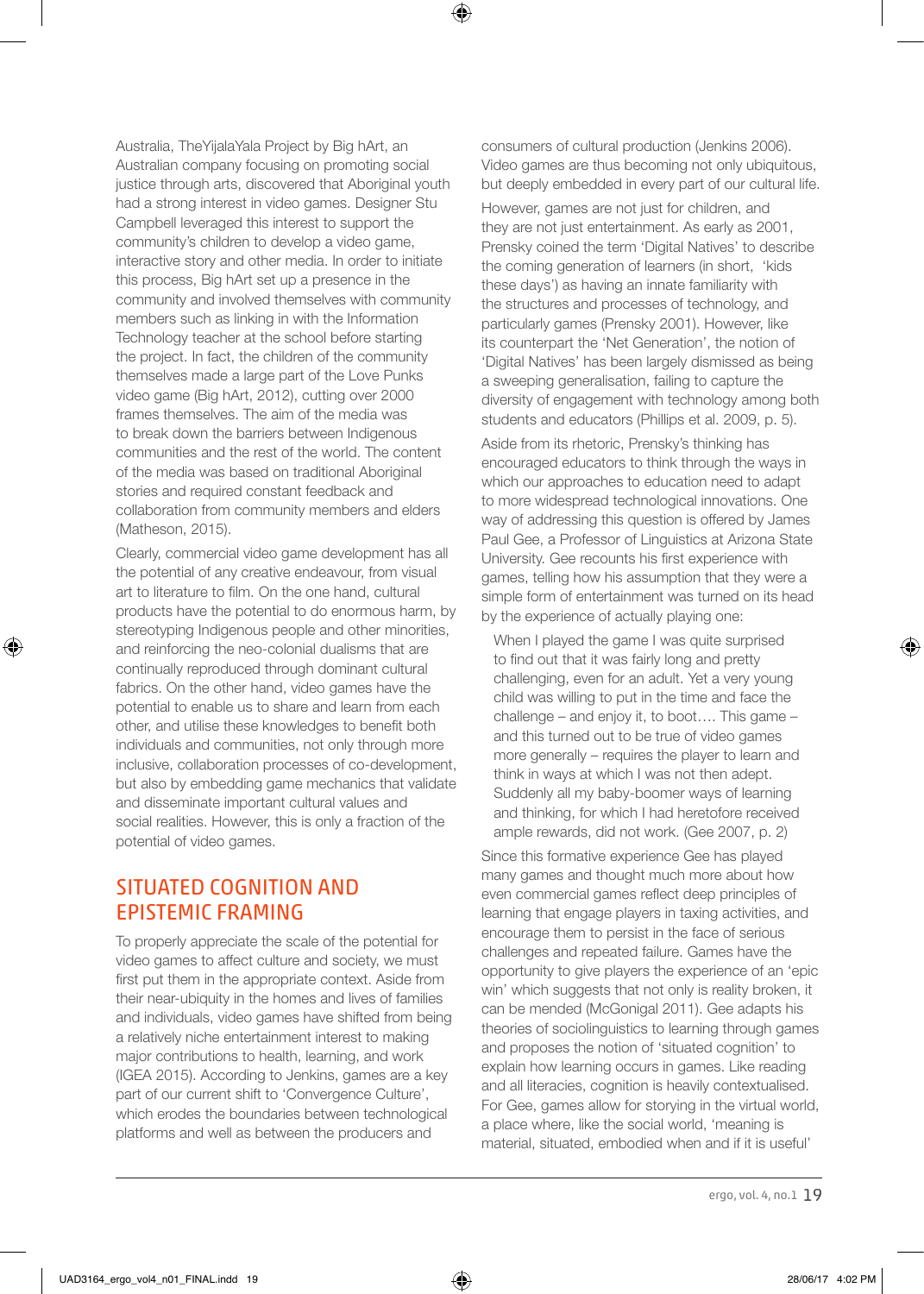(Gee 2007, p. 87). This allows for a co-construction of narrative through gameplay where the cycle of 'probe, hypothesise, reprobe, rethink' is built into the very design of video games.

More importantly for our purposes though, games are able to encapsulate and embody specific cultural models, which are partial views of reality that form a basis for action and agency in the social world (Gee 2007, p. 149). Under Ash, is a game which allows the player to engage in a fairly familiar genre (first-person shooter), but from the perspective of a Palestinian 'freedom fighter' fighting against Israeli settlers (Gee 2007). This potential for bridging cultural models is now being used in peace building education, where students acquire substantially more knowledge about global conflicts based on playing a game designed to help shift their perspective (Kampf & Cuhadar 2014). Crucially, the shift in perspective was larger for conflicts and cultural contexts which were more distant for the players, suggesting the potential for bridging wide gaps in cultural understandings (Kampf & Cuhadar 2014, p. 248). This is very promising for game-based interventions designed to bridge the 'epistemology gap' between Indigenous and non-Indigenous Australians.

Theorising on the potential of games to explicate cultural models has developed substantially with Shaffer's notion of 'epistemic games', which are 'games that are fundamentally about learning to think in innovative ways' (Shaffer 2006, p. 10). These are games that directly facilitate the development of specific epistemologies. Shaffer's example (from a non-digital game) explains how The Debating Game, with specific goals, rules, and modes of engagement developed forms of historical epistemology amongst eighth-graders better than any reading from history books or sitting in history classes ever did (Shaffer 2006, p. 33). In its most sophisticated form, this theory leads to evidencecentred design, which is a 'framework for developing assessments by systematically linking models of understanding, observable actions, and evaluation rubrics to provide evidence of learning' (Shaffer et al. 2009, p. 1). Therefore, the urgent need for bridging epistemological gaps that we have identified is clearly addressed in the literature.

Put simply, video games have a vast potential for making concrete improvements in the real world. They are not just entertaining diversions or fun distractions, despite the fact that they command a good share of people's recreation time and disposable income. Indeed, these trends indicate that not only is reality broken (McGonigal 2011): schooling itself is broken (Gee 2007; Shaffer 2006). In the context of Indigenous education, action is urgently needed, and video games designed to bridge the 'epistemology gap' are the answer.

#### CONCLUSION: A CALL TO ACTION

⊕

This paper is a provocation, a gadfly, a call to action. The starting point is realising that the stark gap we see between outcomes for Indigenous and non-Indigenous Australians is not only due to a deficit in capacity or ability, or even (just) a lack of funding, resources, or good intentions. It is inextricably bound up in the stark disparity between Western, positivist epistemologies on which so much traditional schooling is based, and Indigenous knowledges based on the interconnectedness of land, family, community and song lines. While material interventions are certainly necessary, epistemological interventions are just as important.

Video games have significant potential in this regard. Not only are they highly mobile, flexible, engaging and extraordinarily popular, they are able to facilitate learning through the exercise of 'situated cognition' in ways that are simply not possible with traditional schooling. Furthermore, they can bridge differences between cultural models, even (or especially) where there are stark disparities between them. There is a strong body of literature, along with models and frameworks to support the development of 'epistemic games' that promote different ways of thinking among players/students. This has the potential to benefit both Indigenous and non-Indigenous learners, in a strategy designed to bridge the gap, or chasm, between the 'two worlds'.

Australia urgently needs video games like this. Rather than persist with strategies that are proven not to work, we need a new approach. There is not just a gap in the knowledge, or demonstrable market demand, for epistemic games that bridge the epistemological gap between Indigenous and non-Indigenous learners: there is an ethical imperative to do so.

 If we take everything game developers have learned about optimizing human experience and organizing collaborative communities and apply it to real life, I foresee games that make us wake up in the morning and feel thrilled to start our day. I foresee games that reduce our stress at work and dramatically increase our career satisfaction. I foresee games that fix our educational systems.

⊕

<sup>20</sup> ergo, vol. 4, no.1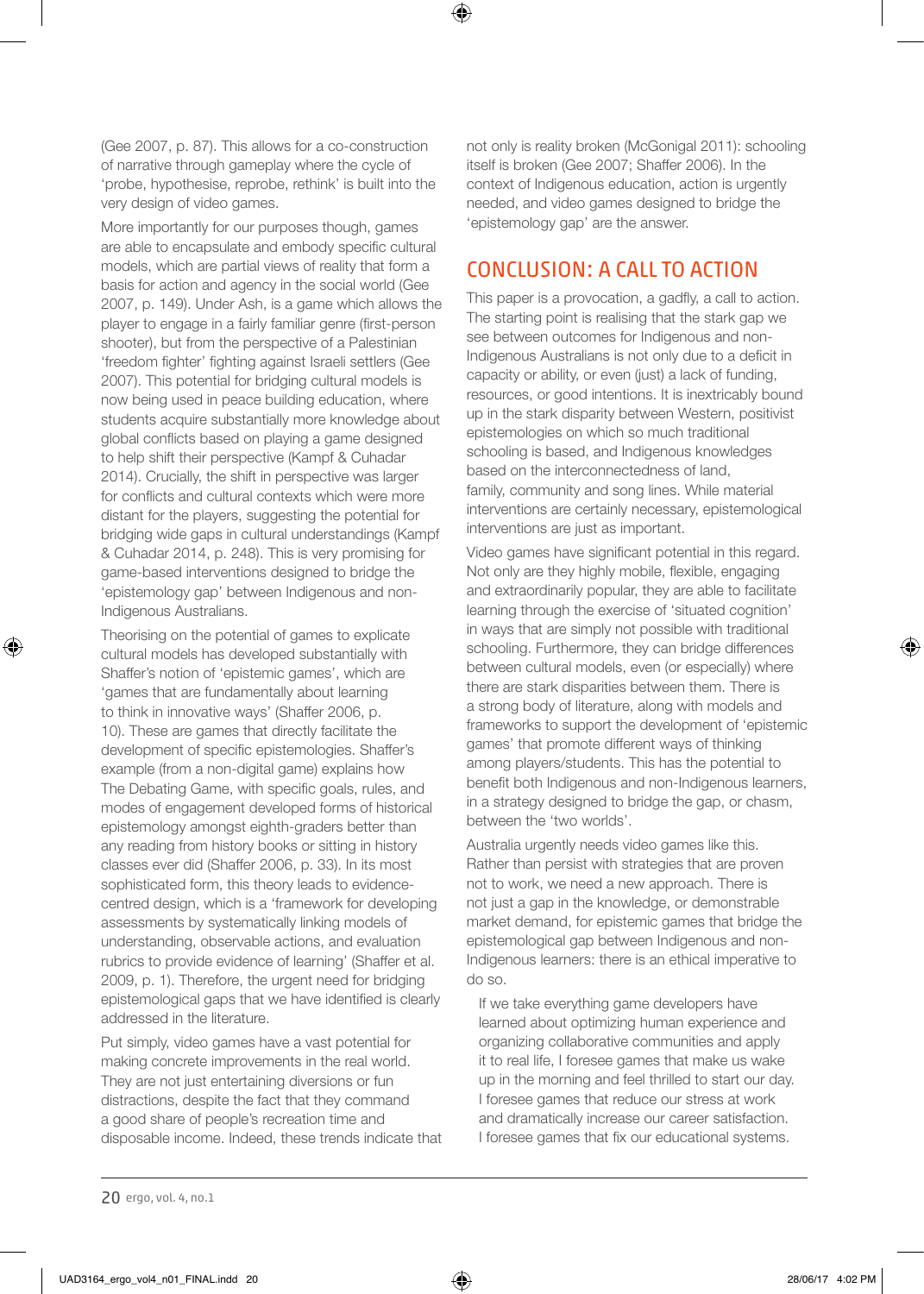⊕

I foresee games that treat depression, obesity, anxiety, and attention deficit disorder. I foresee games that help the elderly feel engaged and socially connected. I foresee games that raise rates of democratic participation. I foresee games that tackle global-scale problems like climate change and poverty. In short, I foresee games that augment our most essential human capabilities – to be happy, resilient, creative – and empower us to change the world in meaningful ways. (McGonigal 2001, p. 14.)

#### ACKNOWLEDGEMENTS

Some of the work reported in this publication was supported by funding from the Australian Government Cooperative Research Centres Program through the Cooperative Research Centre for Remote Economic Participation (CRC-REP). The views expressed herein do not necessarily represent the views of the CRC REP or Ninti One Limited or its participants. Errors or omissions remain with the author.

#### **REFERENCES**

⊕

Altman JC 2007, *The Howard Government's Northern Territory Intervention: Are Neo-Paternalism and Indigenous Development Compatible?* Centre for Aboriginal Policy and Research, Topical Issue no 16/2007, viewed 23 December, 2015, available: http://caepr.anu.edu.au/sites/default/files/ Publications/topical/Altman\_AIATSIS.pdf

Australian Government Department of the Prime Minster and Cabinet 2015, *Closing the Gap - The Prime Minister's Report 2015*,viewed 21 August, 2015, available: http://www.dpmc.gov.au/pmcindigenous-affairs/publication/closing-gap-primeministers-report-2015.

Bhabha HK 2012, *The Location of Culture*, London: Routledge.

Bryant H 2014, 'Never Alone: Using Games as an Invitation for Courageous Learning', *KTOO Public Media*, viewed 21 August 2015, available: http:// features.ktoo.org/never-alone/.

Corredor J, Gaydos M & Squire, K 2014, 'Seeing Change in Time: Video Games to Teach about Temporal Change in Scientific Phenomena', *Journal of Science Education and Technology*, vol. 23, no. 3, pp. 324-43.

Council of Australian Governments (COAG) 2008, *National Indigenous Reform Agreement (Closing the Gap)*, viewed 21 August, 2015, available: http:// www.federalfinancialrelations.gov.au/content/npa/ health\_indigenous/indigenous-reform/nationalagreement\_sept\_12.pdf.

Dickson, G 2012, 'Ngurrju! Manymak! Pupuni! NT drops First Four Hours in Engish policy',*Crikey*, viewed 21 August 2015, available: http://blogs. crikey.com.au/fullysic/2012/07/11/ngurrju-manymakpupuni-nt-drops-first-four-hours-in-english-policy/.

Donlan, C 2014, 'Never Alone and the quest for an Iñupiat video game', *Eurogamer*, viewed 21 August 2015, available: http://www.eurogamer.net/ articles/2014-08-17-never-alone-and-the-quest-foran-inupiat-video-game.

Fabius, M 2008, 'Native (self- and mis-) representations in video games', *Critical Hit Game Analyses*, viewed 21 August, 2015, available: https:// criticalhitanalyses.wordpress.com/tag/cherokee/.

Gee JP 2007, *What Video Games Have to Teach Us About Learning and Literacy*, New York: Palgrave Macmillan.

Hare, J 2011, 'They Tell a Story and There's Meaning Behind That Story: Indigenous Knowledge and Young Indigenous Children's Literacy Learning', *Journal of Early Childhood Literacy*, vol. 12 no. 4, pp. 389-414.

Interactive Games Entertainment Association (IGEA) 2015, *Digital Australia 2016 (DA 16)*, viewed 29 July 2015, available: http://www.igea.net/2015/07/digitalaustralia-2016-da16/.

Jenkins H 2006, *Convergence Culture*, New York: New York University Press.

Kampf R & Cuhadar E 2014, 'Do computer games enhance learning about conflicts? A cross-national inquiry into proximate and distant scenarios in Global Conflicts', *Computers in Human Behavior*, vol. 52, pp. 541-549.

Maddison S 2012, 'Evidence and Contestation in the Indigenous Policy Domain: Voice, Ideology and Institutional Inequality', *Australian Journal of Public Administration*, vol. 71, no. 3, pp. 269-277.

Mahuta D 2012, 'Mäori in video games – A digital identity',TeKaharoa: *The e-Journal on Indigenous Pacific Issues*, vol. 5, no. 1, pp. 126-134.

Matheson J 2015, 'The Rise of Indigenous Storytelling in Games: Closing the Culture Gap, IGN, viewed 21 August, 2015, available: http://au.ign. com/articles/2015/01/16/the-rise-of-indigenousstorytelling-in-games.

ergo, vol. 4, no.1 21

⊕